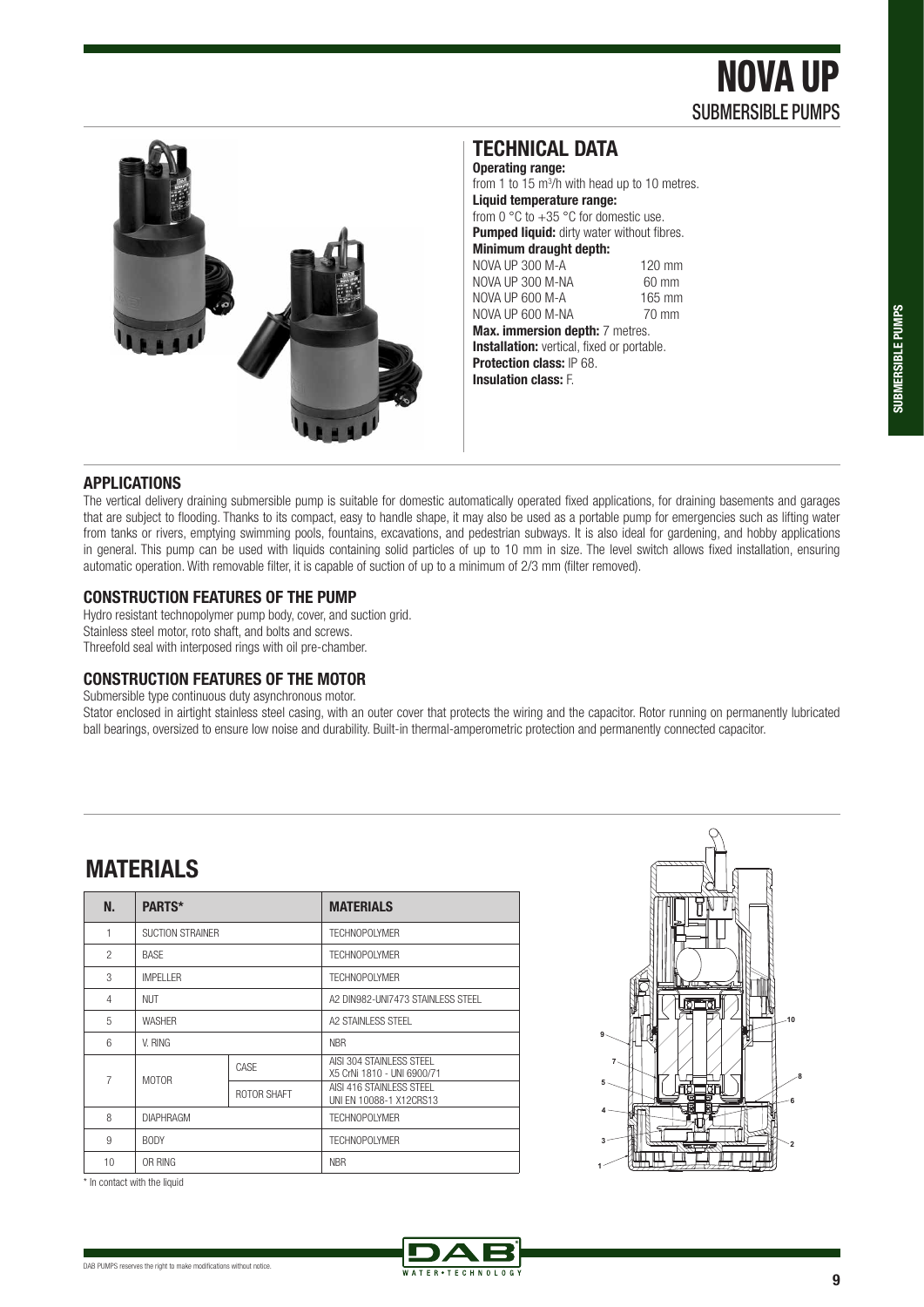# **PERFORMANCE RANGE**

The performance curves are based on kinematic viscosity values = 1 mm<sup>2</sup>/s and density equal to 1000 kg/m<sup>3</sup>. Curve tolerance according to ISO 9906.

### **GRAPHIC SELECTION TABLE**



# **SELECTION TABLE - NOVA UP**

| <b>MODEL</b>         | $Q = m^3/h$  |     |      |      |     | 4.5         |      |     |       | 7.5       | Q   | 10    | 12  | 13.5 | 15  |
|----------------------|--------------|-----|------|------|-----|-------------|------|-----|-------|-----------|-----|-------|-----|------|-----|
|                      | $Q=$ $l/min$ | 0   | 16.6 | 33.3 | 50  | 75          | 83.3 | 100 | 116.6 | 125       | 150 | 166.6 | 200 | 225  | 250 |
| <b>NOVA UP 300 M</b> | (m)          | 7.6 | 6.9  | 6.25 | 5.6 | . .<br>-4., | 4.4  | 3.6 | 2.8   | りっ<br>2.0 |     |       |     |      |     |
| <b>NOVA UP 600 M</b> |              | 9.8 | 9.4  |      | 8.5 | $- -$       | -    | 6.8 | 6.2   | 5.9       | 4.1 | 3.9   |     | 0.3  |     |